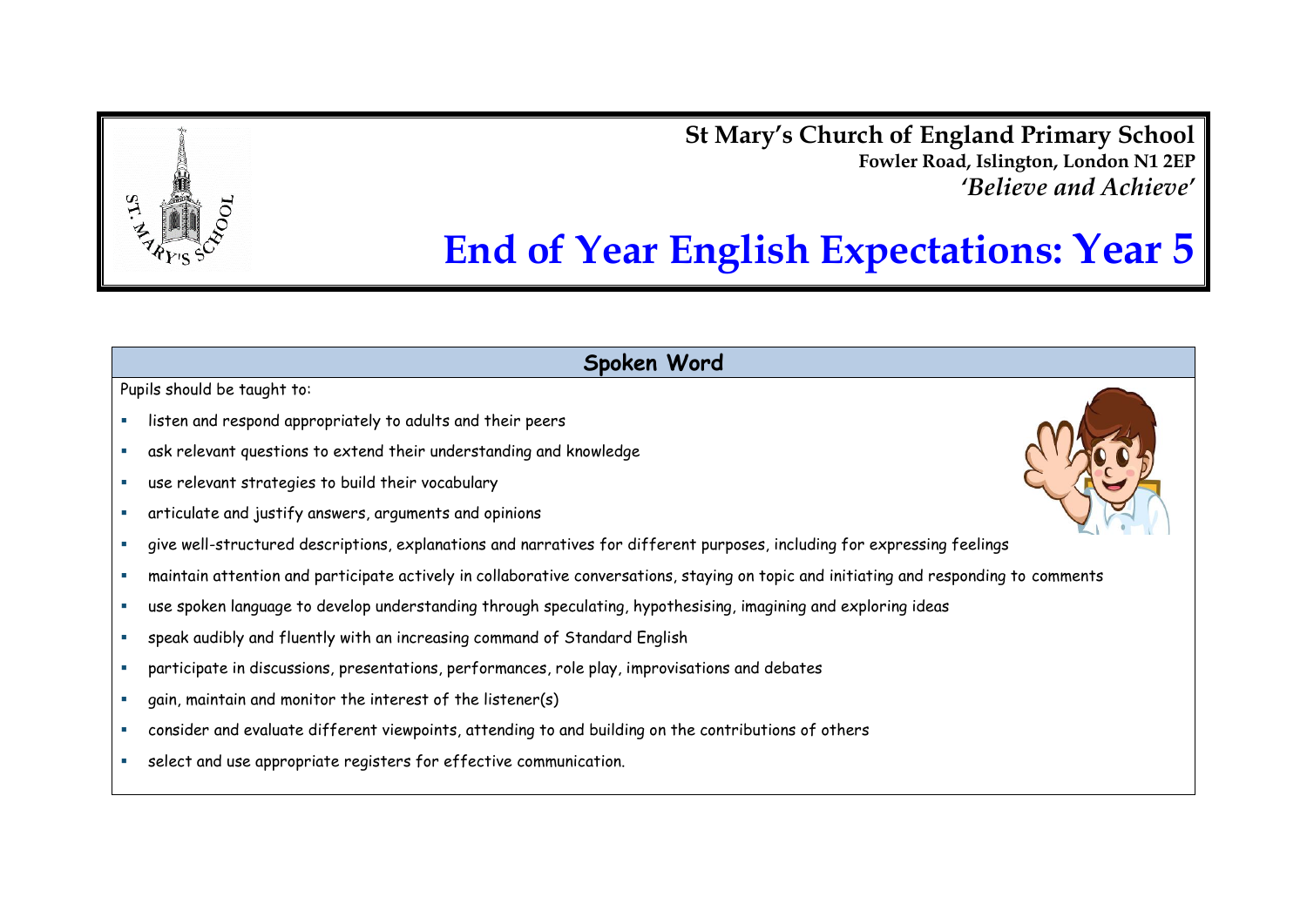## **Word Reading**

Pupils should be taught to:

 apply their growing knowledge of root words, prefixes and suffixes (morphology and etymology), as listed in English Appendix 1, both to read aloud and to understand the meaning of new words that they meet.

### **Reading Comprehension**

Pupils should be taught to:

- maintain positive attitudes to reading and understanding of what they read by:
- continuing to read and discuss an increasingly wide range of fiction, poetry, plays, non-fiction and reference books or textbooks
- reading books that are structured in different ways and reading for a range of purposes
- increasing their familiarity with a wide range of books, including myths, legends and traditional stories, modern fiction, fiction from our literary heritage, and books from other cultures and traditions recommending books that they have read to their peers, giving reasons for their choices
- identifying and discussing themes and conventions in and across a wide range of writing
- making comparisons within and across books
- learning a wider range of poetry by heart
- preparing poems and plays to read aloud and to perform, showing understanding through intonation, tone and volume so that the meaning is clear to an audience
- understand what they read by:
- checking that the book makes sense to them, discussing their understanding and exploring the meaning of words in context
- asking questions to improve their understanding
- drawing inferences such as inferring characters' feelings, thoughts and motives from their actions, and justifying inferences with evidence
- predicting what might happen from details stated and implied
- summarising the main ideas drawn from more than one paragraph, identifying key details that support the main ideas

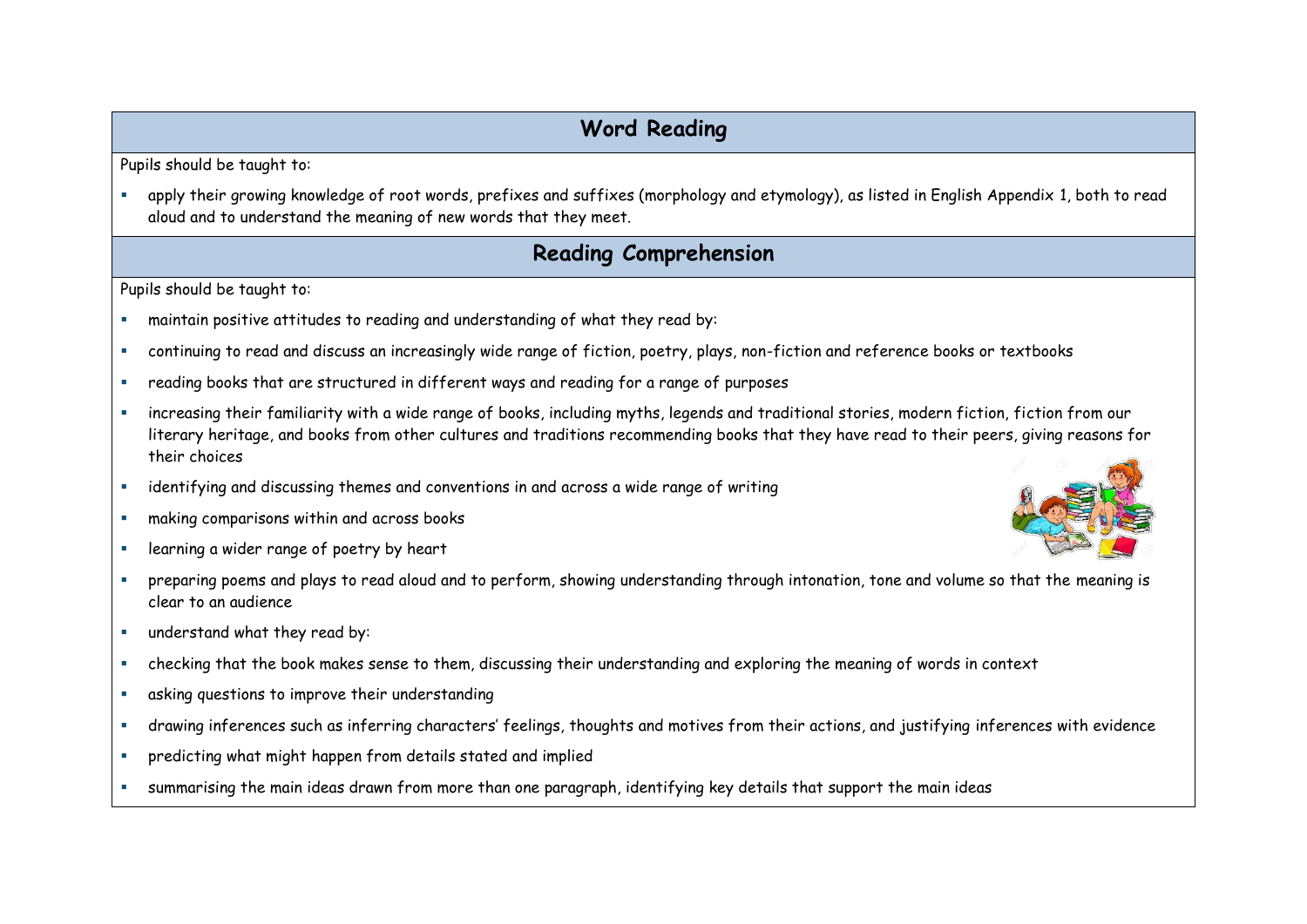- identifying how language, structure and presentation contribute to meaning
- discuss and evaluate how authors use language, including figurative language, considering the impact on the reader
- distinguish between statements of fact and opinion
- retrieve, record and present information from non-fiction
- participate in discussions about books that are read to them and those they can read for themselves, building on their own and others' ideas and challenging views courteously
- explain and discuss their understanding of what they have read, including through formal presentations and debates, maintaining a focus on the topic and using notes where necessary
- provide reasoned justifications for their views.

#### **Writing – transcription**

Pupils should be taught to:

- use further prefixes and suffixes and understand the guidance for adding them
- spell some words with 'silent' letters [for example, knight, psalm, solemn]
- continue to distinguish between homophones and other words which are often confused
- use knowledge of morphology and etymology in spelling and understand that the spelling of some words needs to be learnt specifically, as listed in English Appendix 1
- use dictionaries to check the spelling and meaning of words
- use the first three or four letters of a word to check spelling, meaning or both of these in a dictionary
- use a thesaurus.

#### **Writing – Composition**

Pupils should be taught to:

plan their writing by: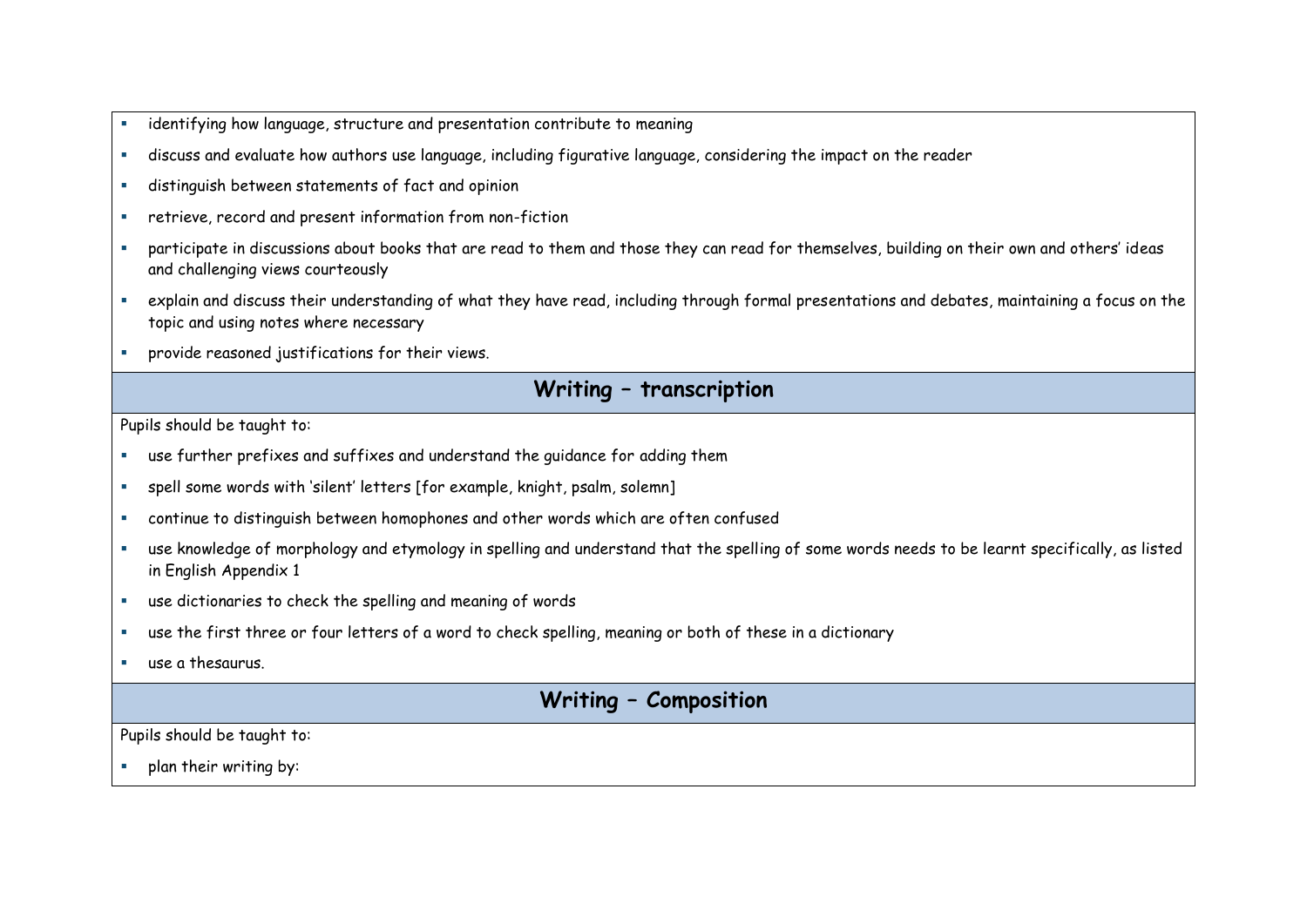- identifying the audience for and purpose of the writing, selecting the appropriate form and using other similar writing as models for their own
- noting and developing initial ideas, drawing on reading and research where necessary
- in writing narratives, considering how authors have developed characters and settings in what pupils have read, listened to or seen performed
- draft and write by:
- selecting appropriate grammar and vocabulary, understanding how such choices can change and enhance meaning
- in narratives, describing settings, characters and atmosphere and integrating dialogue to convey character and advance the action
- précising longer passages
- using a wide range of devices to build cohesion within and across paragraphs
- using further organisational and presentational devices to structure text and to guide the reader [for example, headings, bullet points, underlining]
- evaluate and edit by:
- assessing the effectiveness of their own and others' writing
- proposing changes to vocabulary, grammar and punctuation to enhance effects and clarify meaning
- ensuring the consistent and correct use of tense throughout a piece of writing
- ensuring correct subject and verb agreement when using singular and plural, distinguishing between the language of speech and writing and choosing the appropriate register
- proof-read for spelling and punctuation errors
- perform their own compositions, using appropriate intonation, volume, and movement so that meaning is clear. plan their writing by:
- identifying the audience for and purpose of the writing, selecting the appropriate form and using other similar writing as models for their own
- noting and developing initial ideas, drawing on reading and research where necessary
- in writing narratives, considering how authors have developed characters and settings in what pupils have read, listened to or seen performed
- draft and write by:
- selecting appropriate grammar and vocabulary, understanding how such choices can change and enhance meaning

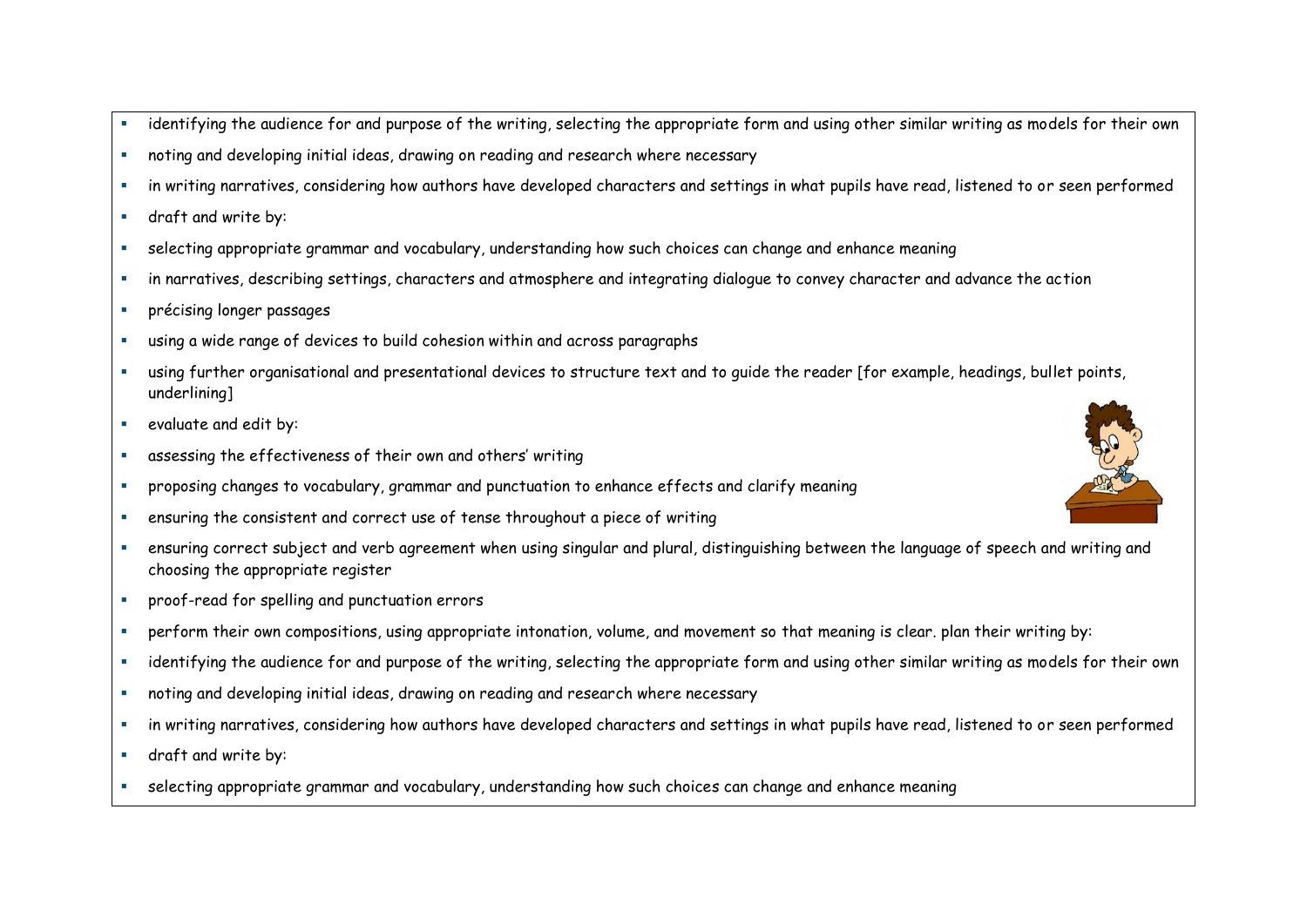- in narratives, describing settings, characters and atmosphere and integrating dialogue to convey character and advance the action
- précising longer passages
- using a wide range of devices to build cohesion within and across paragraphs
- using further organisational and presentational devices to structure text and to guide the reader [for example, headings, bullet points, underlining]
- evaluate and edit by:
- assessing the effectiveness of their own and others' writing
- proposing changes to vocabulary, grammar and punctuation to enhance effects and clarify meaning
- ensuring the consistent and correct use of tense throughout a piece of writing
- ensuring correct subject and verb agreement when using singular and plural, distinguishing between the language of speech and writing and choosing the appropriate register
- proof-read for spelling and punctuation errors
- perform their own compositions, using appropriate intonation, volume, and movement so that meaning is clear.

## **Writing – Handwriting**

Pupils should be taught to:

- write legibly, fluently and with increasing speed by:
- choosing which shape of a letter to use when given choices and deciding whether or not to join specific little
- choosing the writing implement that is best suited for a task.

#### **Writing – Grammar, Vocabulary and Punctuation**

Pupils should be taught to:

- develop their understanding of the concepts set out in English Appendix 2 by:
- recognising vocabulary and structures that are appropriate for formal speech and writing, including subjunctive forms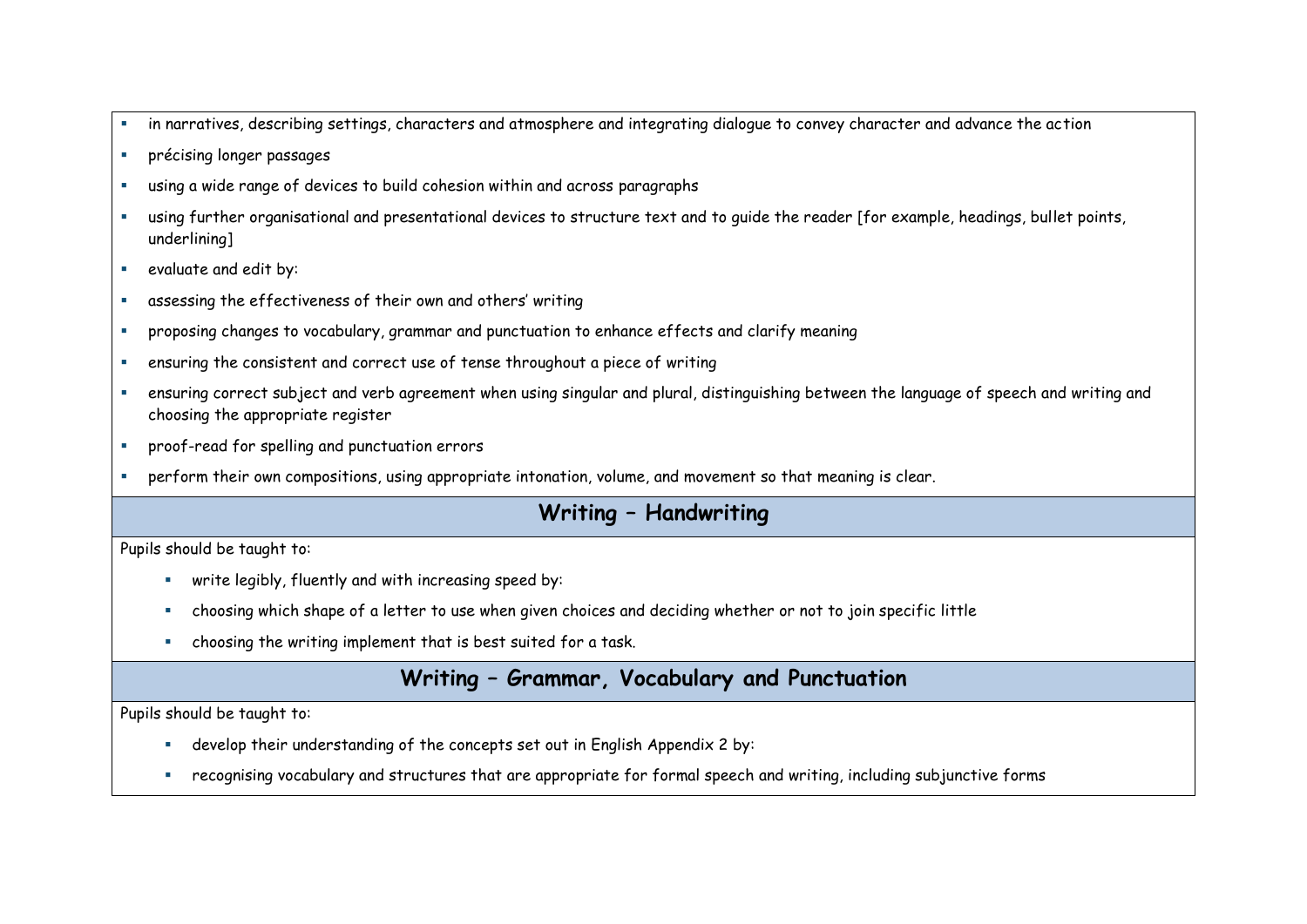- using passive verbs to affect the presentation of information in a sentence
- using the perfect form of verbs to mark relationships of time and cause
- using expanded noun phrases to convey complicated information concisely
- using modal verbs or adverbs to indicate degrees of possibility
- using relative clauses beginning with who, which, where, when, whose, that or with an implied (i.e. omitted) relative pronoun
- learning the grammar for years 5 and 6 in English Appendix 2
- **imation** indicate grammatical and other features by:
- using commas to clarify meaning or avoid ambiguity in writing
- using hyphens to avoid ambiguity
- using brackets, dashes or commas to indicate parenthesis
- using semi-colons, colons or dashes to mark boundaries between independent clauses
- using a colon to introduce a list
- punctuating bullet points consistently
- use and understand the grammatical terminology in English Appendix 2 accurately and appropriately in discussing their writing and reading. develop their understanding of the concepts set out in English Appendix 2 by:
- recognising vocabulary and structures that are appropriate for formal speech and writing, including subjunctive forms
- using passive verbs to affect the presentation of information in a sentence
- using the perfect form of verbs to mark relationships of time and cause
- using expanded noun phrases to convey complicated information concisely
- using modal verbs or adverbs to indicate degrees of possibility
- using relative clauses beginning with who, which, where, when, whose, that or with an implied (i.e. omitted) relative pronoun
- learning the grammar for years 5 and 6 in English Appendix 2